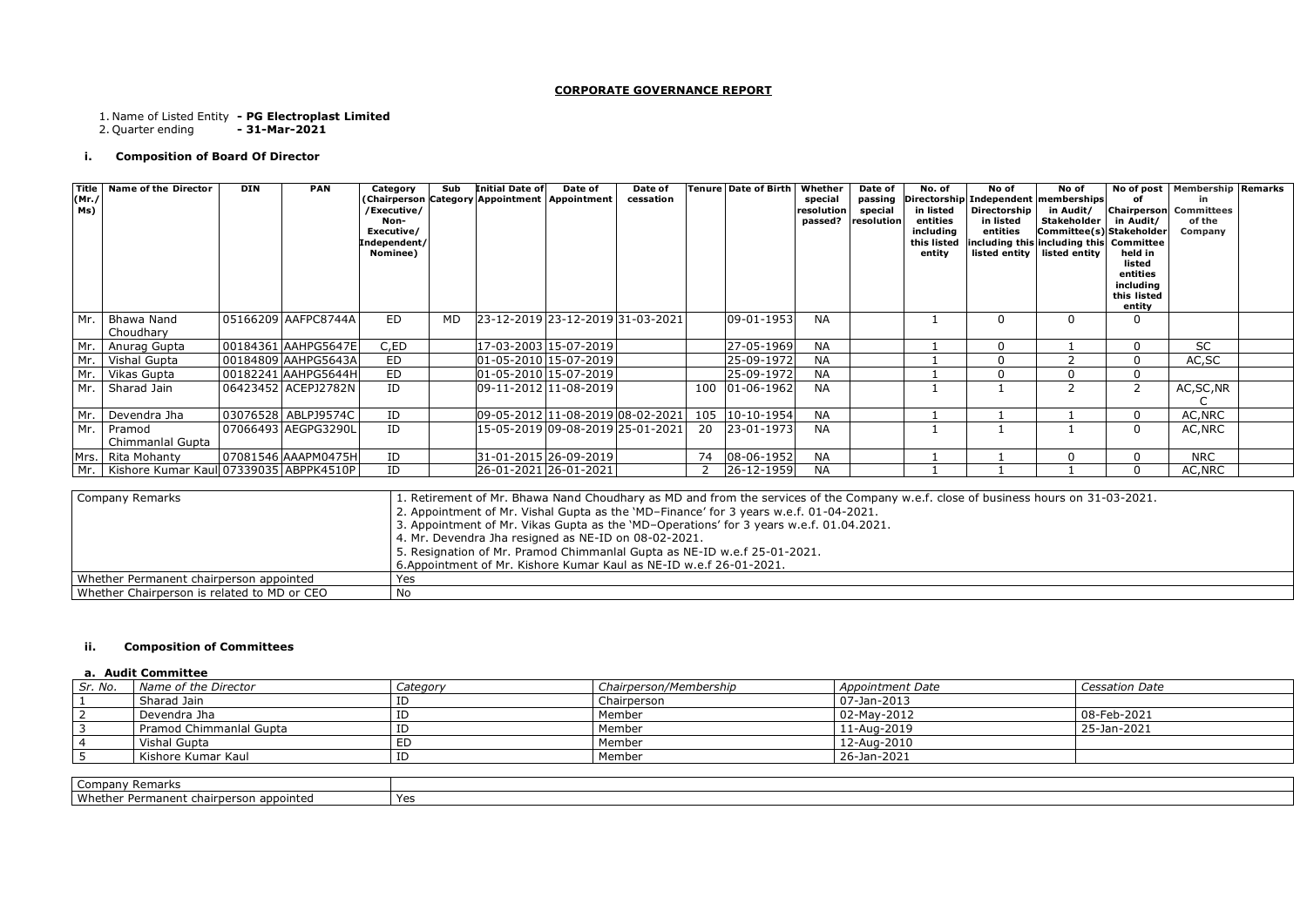# **b. Stakeholders Relationship Committee**

| Sr. No.  | Name of the Director | Category    | Chairperson/Membership | <b>Appointment Date</b> | Cessation Date |
|----------|----------------------|-------------|------------------------|-------------------------|----------------|
|          | Sharad Jain          | ID          | Chairperson            | $07 - Jan - 2013$       |                |
| <u>_</u> | Vishal Gupta         | ED          | Member                 | 12-Aug-2010             |                |
|          | Anurag Gupta         | C ED<br>〜・」 | Member                 | 23-Dec-2019             |                |
|          |                      |             |                        |                         |                |

| Company<br>.<br><u>ew Remarks</u>                                                     |     |
|---------------------------------------------------------------------------------------|-----|
| Whet.<br>appointeu<br>inen:<br>ומש<br>າerson<br>- - - -<br>chairr<br><b>DU</b><br>. . | Yes |

## **c. Risk Management Committee**

| Name of the Director<br>Sr. ivo.        | Category | Chairperson/Membership | Appointment Date | ition Date |
|-----------------------------------------|----------|------------------------|------------------|------------|
|                                         |          |                        |                  |            |
| Company Remarks                         |          |                        |                  |            |
| Whether Permanent chairperson appointed |          |                        |                  |            |

| d. Nomination and Remuneration Committee |          |                        |                     |                       |  |  |  |
|------------------------------------------|----------|------------------------|---------------------|-----------------------|--|--|--|
| Sr. No.   Name of the Director           | Category | Chairperson/Membership | Appointment Date    | <b>Cessation Date</b> |  |  |  |
| Devendra Jha                             |          | Chairperson            | $ 07 - Jan - 2013 $ | 08-Feb-2021           |  |  |  |
| Pramod Chimmanlal Gupta                  | ID       | Member                 | 11-Aug-2019         | 25-Jan-2021           |  |  |  |
| Rita Mohanty                             |          | Member                 | 31-Jan-2015         |                       |  |  |  |
| Kishore Kumar Kaul                       |          | Member                 | 26-Jan-2021         |                       |  |  |  |
| Sharad Jain                              | ΙD       | Chairperson            | 26-Mar-2021         |                       |  |  |  |
|                                          |          |                        |                     |                       |  |  |  |
| Company Remarks                          |          |                        |                     |                       |  |  |  |

| Company Remarks                         |              |
|-----------------------------------------|--------------|
| Whether Permanent chairperson appointed | $V_{\Omega}$ |

# iii. **Meeting of Board of Directors**

| Date(s) of Meeting (if any) in the previous<br>quarter | Date(s) of Meeting (if any) in<br>the relevant quarter | Whether requirement of Quorum<br>met | Number of Directors present | <b>Number of Independent</b><br><b>Directors present</b> |
|--------------------------------------------------------|--------------------------------------------------------|--------------------------------------|-----------------------------|----------------------------------------------------------|
| 05-Nov-2020                                            | 25-Jan-2021                                            | Yes                                  |                             |                                                          |
| 16-Dec-2020                                            | 31-Mar-2021                                            | Yes                                  |                             |                                                          |
|                                                        |                                                        |                                      |                             |                                                          |
|                                                        |                                                        |                                      |                             |                                                          |

| Company Remarks                             |    |
|---------------------------------------------|----|
| Maximum gap between any two consecutive (in | b٤ |
| number of days)                             |    |

# iv. **Meeting of Committees**

| <b>Name of the Committee</b>           | Date(s) of meeting during of the<br>committee in the previous<br>quarter | Date(s) of meeting of the<br>committee in the relevant<br>quarter | Whether requirement of<br>Quorum met (Yes/No) | <b>Number of Directors</b><br>present | Number of independent directors<br>present |
|----------------------------------------|--------------------------------------------------------------------------|-------------------------------------------------------------------|-----------------------------------------------|---------------------------------------|--------------------------------------------|
| <b>Audit Committee</b>                 | 05-Nov-2020                                                              |                                                                   | Yes                                           |                                       |                                            |
| <b>Audit Committee</b>                 |                                                                          | 25-Jan-2021                                                       | Yes                                           |                                       |                                            |
| <b>Audit Committee</b>                 |                                                                          | 31-Mar-2021                                                       | Yes                                           |                                       |                                            |
| Nomination & Remuneration<br>Committee | 05-Nov-2020                                                              |                                                                   | Yes                                           |                                       |                                            |
| Nomination & Remuneration<br>Committee |                                                                          | 25-Jan-2021                                                       | Yes                                           |                                       |                                            |
| Nomination & Remuneration<br>Committee |                                                                          | 31-Mar-2021                                                       | Yes                                           |                                       |                                            |
| Stakeholders Relationship<br>Committee |                                                                          | 25-Jan-2021                                                       | Yes                                           |                                       |                                            |

| <b>Cessation Date</b> |
|-----------------------|
|                       |
|                       |
|                       |
|                       |
|                       |
|                       |
|                       |
|                       |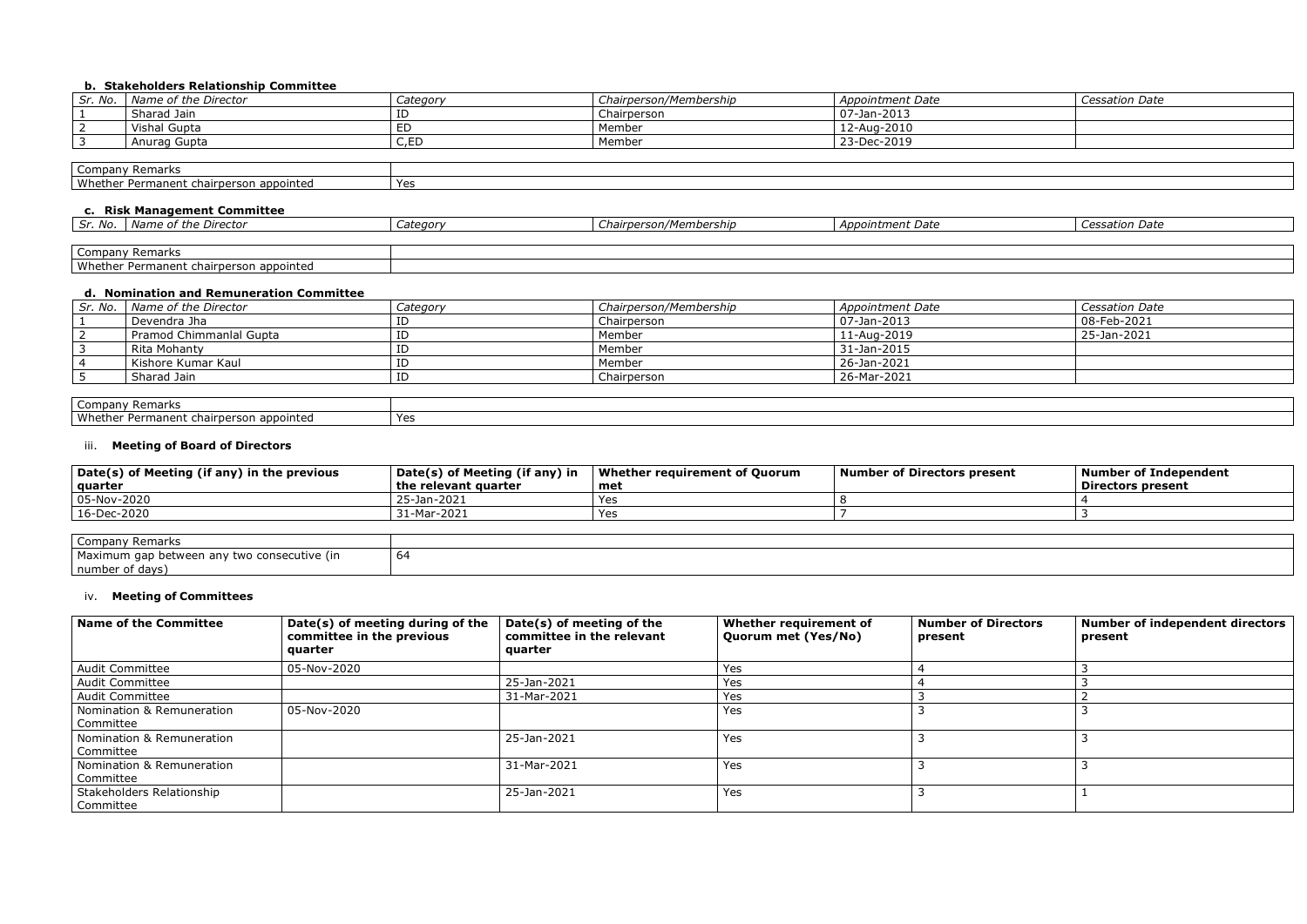| Company Remarks                             |    |  |
|---------------------------------------------|----|--|
| Maximum gap between any two consecutive (in | 80 |  |
| number of days) [Only for Audit Committee]  |    |  |

## v. **Related Party Transactions**

| Subject                                                                                | Compliance status (Yes/No/NA) | Remark |
|----------------------------------------------------------------------------------------|-------------------------------|--------|
| Whether prior approval of audit committee obtained                                     | Yes                           |        |
| Whether shareholder approval obtained for material RPT                                 | Not Applicable                |        |
| Whether details of RPT entered into pursuant to omnibus approval have been reviewed by | Yes                           |        |
| Audit Committee                                                                        |                               |        |
|                                                                                        |                               |        |

| Disclosure of notes on related party transactions and |  |
|-------------------------------------------------------|--|
| Disclosure of notes of material related party         |  |
| transactions                                          |  |

## **VI. Affirmations**

- 1. The composition of Board of Directors is in terms of SEBI (Listing obligations and disclosure requirements) Regulations, 2015. **Yes**
- 2. The composition of the following committees is in terms of SEBI(Listing obligations and disclosure requirements) Regulations, 2015
	- a. Audit Committee **Yes**
	- b. Nomination & remuneration committee **Yes**
	- c. Stakeholders relationship committee **Yes**
	- d. Risk management committee (applicable to the top 100 listed entities) **- Not applicable**
- 3. The committee members have been made aware of their powers, role and responsibilities as specified in SEBI (Listing obligations and disclosure requirements) Regulations, 2015. **- Yes**
- 4. The meetings of the board of directors and the above committees have been conducted in the manner as specified in SEBI (Listing obligations and disclosure requirements) Regulations, 2015.**- Yes**
- 5. a. This report and/or the report submitted in the previous quarter has been placed before Board of Directors. **- Yes**
- b. Any comments/observations/advice of Board of Directors may be mentioned here:

**Name : Sanchay Dubey Designation : Company Secretary & Compliance Officer**

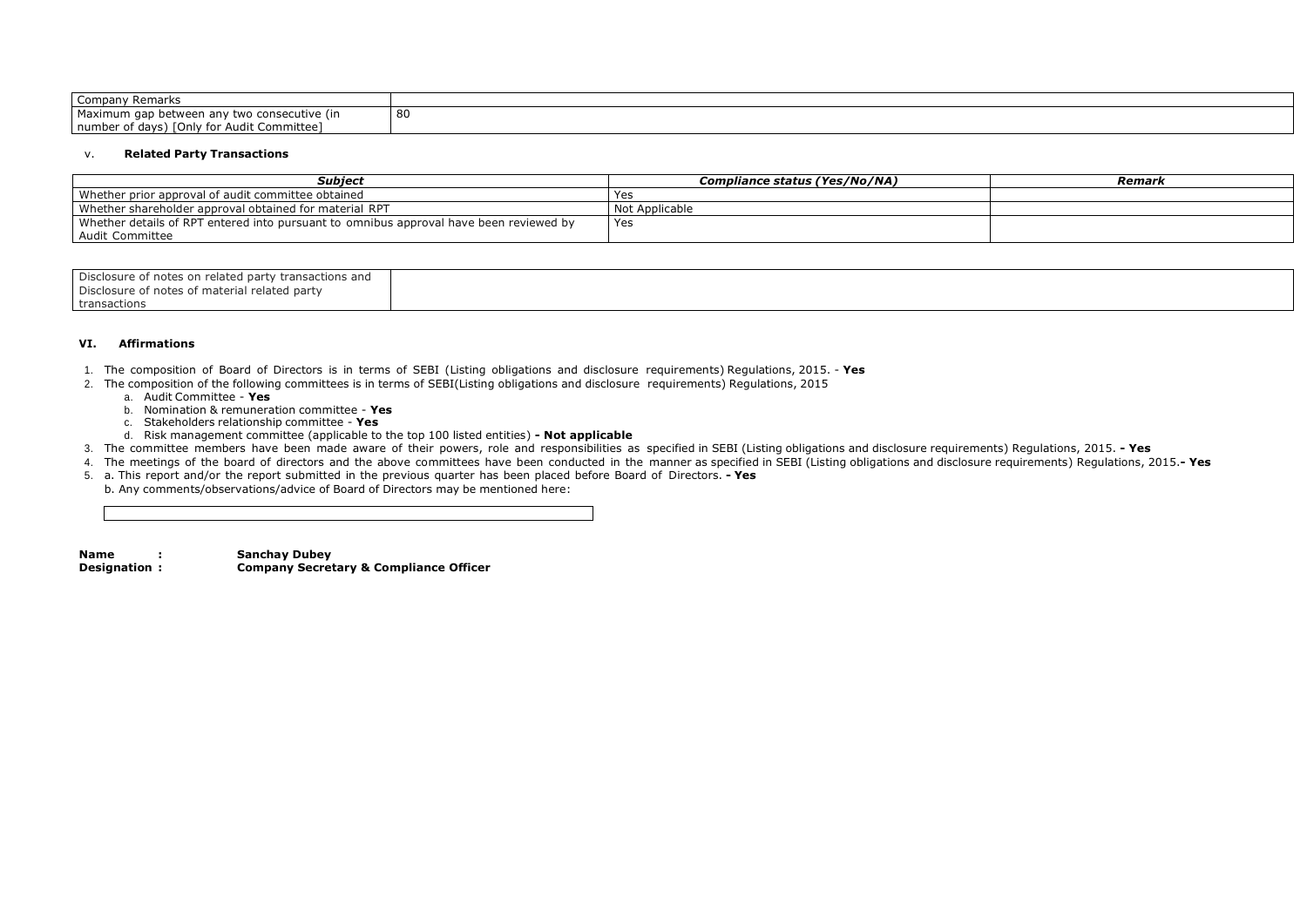## **ANNEXURE II**

## Format to be submitted by listed entity at the end of the financial year (for the whole of financial year)

| I. Disclosure on website in terms of Listing Regulations                                                                                                                                    |                               |                |                                               |
|---------------------------------------------------------------------------------------------------------------------------------------------------------------------------------------------|-------------------------------|----------------|-----------------------------------------------|
| <b>Item</b>                                                                                                                                                                                 | Compliance status (Yes/No/NA) | Company Remark | Website                                       |
| As per regulation 46(2) of the LODR:                                                                                                                                                        |                               |                |                                               |
| Details of business                                                                                                                                                                         | Yes                           |                | https://www.pgel.in/                          |
| Terms and conditions of appointment of independent directors                                                                                                                                | Yes                           |                | https://www.pgel.in/financial-information.php |
| Composition of various committees of board of directors                                                                                                                                     | Yes                           |                | https://www.pgel.in/financial-information.php |
| Code of conduct of board of directors and senior management personnel                                                                                                                       | Yes                           |                | https://www.pgel.in/financial-information.php |
| Details of establishment of vigil mechanism/ Whistle Blower policy                                                                                                                          | Yes                           |                | https://www.pgel.in/financial-information.php |
| Criteria of making payments to non-executive directors                                                                                                                                      | Yes                           |                | https://www.pgel.in/financial-information.php |
| Policy on dealing with related party transactions                                                                                                                                           | Yes                           |                | https://www.pgel.in/financial-information.php |
| Policy for determining 'material' subsidiaries                                                                                                                                              | Yes                           |                | https://www.pgel.in/financial-information.php |
| Details of familiarization programs imparted to independent directors                                                                                                                       | Yes                           |                | https://www.pgel.in/financial-information.php |
| Email address for grievance redressal and other relevant details entity who are<br>responsible for assisting and handling investor grievances                                               | Yes                           |                | https://www.pgel.in/financial-information.php |
| Contact information of the designated officials of the listed entity who are responsible for<br>assisting and handling investor grievances other relevant details                           | Yes                           |                | https://www.pgel.in/financial-information.php |
| <b>Financial results</b>                                                                                                                                                                    | Yes                           |                | https://www.pgel.in/financial-information.php |
| Shareholding pattern                                                                                                                                                                        | Yes                           |                | https://www.pgel.in/financial-information.php |
| Details of agreements entered into with the media companies and/or their associates                                                                                                         | Not Applicable                |                |                                               |
| Schedule of analyst or institutional investor meet and presentations madeby the listed<br>entity to analysts or institutional investors simultaneously with submission to stock<br>exchange | Yes                           |                | https://www.pgel.in/financial-information.php |
| New name and the old name of the listed entity                                                                                                                                              | Not Applicable                |                |                                               |
| Advertisements as per regulation 47 (1)                                                                                                                                                     | Yes                           |                | https://www.pgel.in/financial-information.php |
| Credit rating or revision in credit rating obtained by the entity for all its outstanding<br>instruments obtained                                                                           | Yes                           |                | https://www.pgel.in/financial-information.php |
| Separate audited financial statements of each subsidiary of the listed entity in respect of<br>a relevant financial year                                                                    | Not Applicable                |                |                                               |
| As per other regulations of the LODR:                                                                                                                                                       |                               |                |                                               |
| Whether company has provided information under separate section on its website as per<br>Regulation 46(2)                                                                                   | Yes                           |                | https://www.pgel.in/financial-information.php |
| Materiality Policy as per Regulation 30                                                                                                                                                     | Yes                           |                | https://www.pgel.in/financial-information.php |
| Dividend Distribution policy as per Regulation 43A (as applicable)                                                                                                                          | Not Applicable                |                |                                               |
| It is certified that these contents on the website of the listed entity are correct.                                                                                                        | Yes                           |                | https://www.pgel.in/financial-information.php |

| e                                     |
|---------------------------------------|
|                                       |
| www.pgel.in/                          |
| www.pgel.in/financial-information.php |
| www.pgel.in/financial-information.php |
| www.pgel.in/financial-information.php |
| www.pgel.in/financial-information.php |
| www.pgel.in/financial-information.php |
| www.pgel.in/financial-information.php |
| www.pgel.in/financial-information.php |
| www.pgel.in/financial-information.php |
| www.pgel.in/financial-information.php |
| www.pgel.in/financial-information.php |
| www.pgel.in/financial-information.php |
| www.pgel.in/financial-information.php |
|                                       |
| www.pgel.in/financial-information.php |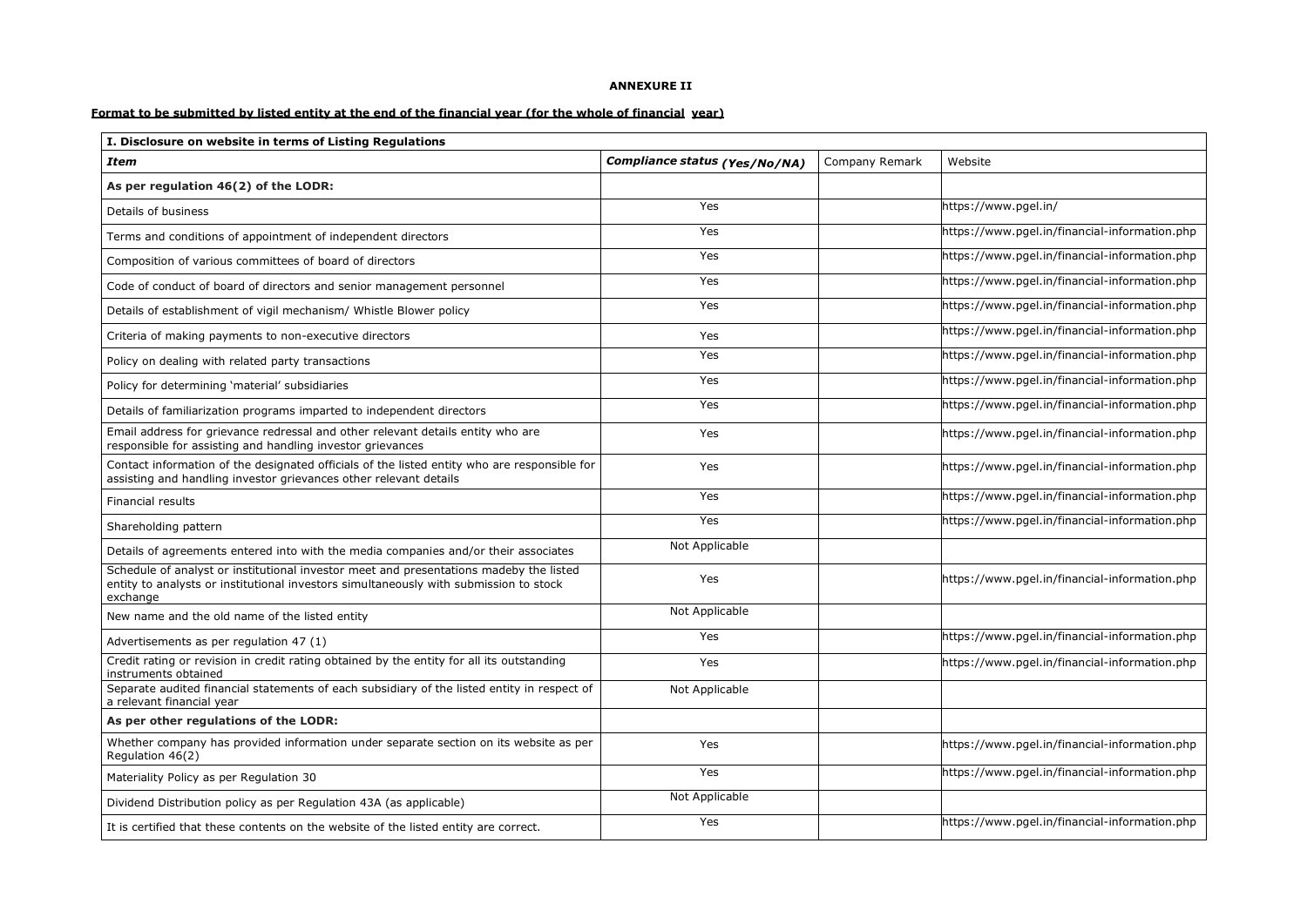| Company Remark |
|----------------|
|                |
|                |
|                |
|                |
|                |
|                |
|                |
|                |
|                |
|                |
|                |
|                |
|                |
|                |
|                |
|                |
|                |
|                |
|                |
|                |
|                |
|                |
|                |
|                |
|                |
|                |

| <b>II Annual Affirmations</b>                                                                                        |                                |                                           |        |
|----------------------------------------------------------------------------------------------------------------------|--------------------------------|-------------------------------------------|--------|
| <b>Particulars</b>                                                                                                   | <b>Regulation Number</b>       | <b>Compliance</b><br>status<br>(Yes/No/NA | Compai |
| Independent director(s) have been appointed in terms of specified criteria of<br>'independence' and/or 'eligibility' | $16(1)(b)$ & 25(6)             | Yes                                       |        |
| Board composition                                                                                                    | $17(1), 17(1A)$ & $17(1B)$     | Yes                                       |        |
| Meeting of Board of directors                                                                                        | 17(2)                          | Yes                                       |        |
| Quorum of Board meeting                                                                                              | 17(2A)                         | Yes                                       |        |
| Review of Compliance Reports                                                                                         | 17(3)                          | Yes                                       |        |
| Plans for orderly succession for appointments                                                                        | 17(4)                          | Yes                                       |        |
| Code of Conduct                                                                                                      | 17(5)                          | Yes                                       |        |
| Fees/compensation                                                                                                    | 17(6)                          | Yes                                       |        |
| Minimum Information                                                                                                  | 17(7)                          | Yes                                       |        |
| Compliance Certificate                                                                                               | 17(8)                          | Yes                                       |        |
| Risk Assessment & Management                                                                                         | 17(9)                          | Yes                                       |        |
| Performance Evaluation of Independent Directors                                                                      | 17(10)                         | Yes                                       |        |
| Recommendation of Board                                                                                              | 17(11)                         | Yes                                       |        |
| Maximum number of directorship                                                                                       | 17A                            | Yes                                       |        |
| Composition of Audit Committee                                                                                       | 18(1)                          | Yes                                       |        |
| Meeting of Audit Committee                                                                                           | 18(2)                          | Yes                                       |        |
| Composition of nomination & remuneration committee                                                                   | $19(1)$ & $(2)$                | Yes                                       |        |
| Quorum of Nomination and Remuneration Committee meeting                                                              | 19(2A)                         | Yes                                       |        |
| Meeting of nomination & remuneration committee                                                                       | 19(3A)                         | Yes                                       |        |
| Composition of Stakeholder Relationship Committee                                                                    | $20(1)$ , $20(2)$ and $20(2A)$ | Yes                                       |        |
| Meeting of stakeholder relationship committee                                                                        | 20(3A)                         | Yes                                       |        |
| Composition and role of risk management committee                                                                    | 21(1), (2), (3), (4)           | Not Applicable                            |        |
| Meeting of Risk Management Committee                                                                                 | 22                             | Not Applicable                            |        |
| Vigil Mechanism                                                                                                      | 22                             | Yes                                       |        |
| Policy for related party Transaction                                                                                 | $23(1),(1A),(5),(6),(7)$ & (8) | Yes                                       |        |
| Prior or Omnibus approval of Audit Committee for all related party transactions                                      | 23(2), (3)                     | Yes                                       |        |
| Approval for material related party transactions                                                                     | 23(4)                          | Not Applicable                            |        |
|                                                                                                                      |                                |                                           |        |